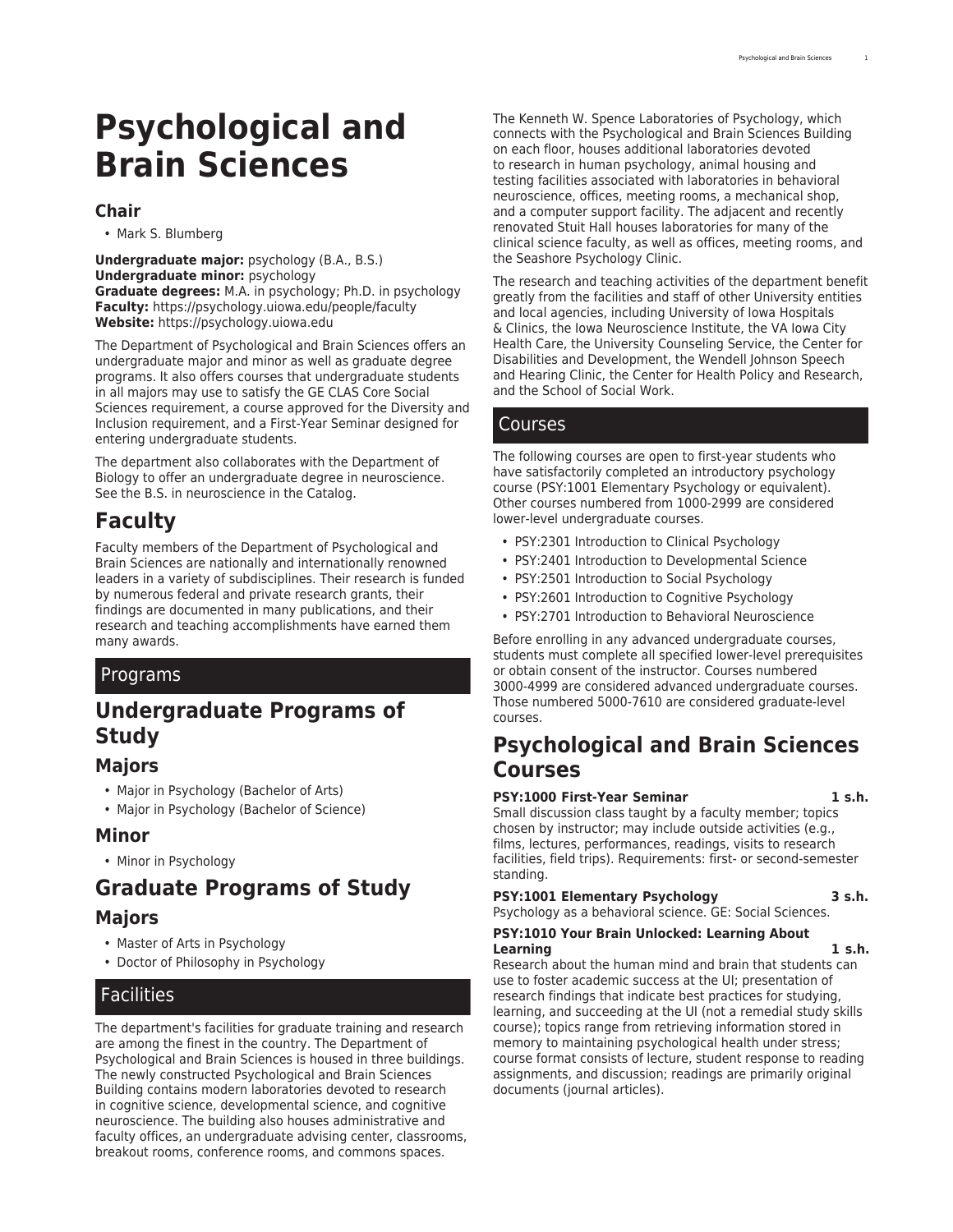#### **PSY:1501 Everyone's a Little Bit Biased: The Science Behind Prejudice 3 s.h.**

Tendencies to view and/or respond in favorable or unfavorable ways to individuals based solely on social group membership; social psychological concepts, underlying principles, and theories to understand how stereotypic beliefs, prejudicial attitudes, and discriminatory actions impact individuals and reinforce social inequality. GE: Diversity and Inclusion.

#### **PSY:2105 Winning Hearts and Minds: Understanding Social Influence**

What social psychologists have discovered about changing people's attitudes and behavior; social influence strategies including applications to fundraising, public service campaigns, religious cults, sales, and political campaigns.

#### **PSY:2130 Advanced Psychology for Pre-Medical Track 3 s.h.**

Psychology as a behavioral science; elementary psychology in more depth, advanced topics. Prerequisites: PSY:1001. Requirements: non-psychology major.

### **PSY:2301 Introduction to Clinical Psychology 3 s.h.**

Introduction to abnormal psychology; scientist-practitioner model, training, ethics, research methods in clinical psychology; current approaches to intellectual, personality, behavioral assessment; theories, research on treatment of psychological disorders. Prerequisites: PSY:1001. GE: Social Sciences.

### **PSY:2401 Introduction to Developmental Science 3 s.h.**

Current research in developmental science; prenatal development, brain development, motor and physical development, perceptual development, language development, cognitive development, aspects of socioemotional development; emphasis on modern theoretical approaches. Prerequisites: PSY:1001. GE: Social Sciences.

#### **PSY:2501 Introduction to Social Psychology 3 s.h.**

Research and theories on people's thoughts, feelings, and behaviors in social situations; attitudes, attributions, person perception, aggression, stereotypes and prejudice, attraction, relationships, social influence, group processes, altruism. Prerequisites: PSY:1001.

### **PSY:2601 Introduction to Cognitive Psychology 3 s.h.**

Individual human cognition; perception, attention, memory, language, learning, problem solving, decision making, thought considered from viewpoint of information processing. Prerequisites: PSY:1001. GE: Social Sciences.

#### **PSY:2701 Introduction to Behavioral Neuroscience 4 s.h.**

Biological mechanisms of behavior; comparative study of behavior, behavioral organization, animal intelligence, social behavior, communication; behavioral neuroscience, how brain systems control sensation, movement, homeostasis, emotion, learning.

#### **PSY:2811 Research Methods and Data Analysis in Psychology I 3 s.h.**

Foundational knowledge in psychological research methods and corresponding statistical concepts; basic concepts of statistics, statistical inference, and research design as applied in psychological research; study of descriptive statistics, measurement, survey design, correlational analyses, and regression analysis; first in a sequence of two courses. Prerequisites: PSY:1001 or PSY:2701. GE: Quantitative or Formal Reasoning.

#### **PSY:2812 Research Methods and Data Analysis in Psychology II 3 s.h.**

Foundational knowledge in psychological research methods and corresponding statistical concepts; basic concepts of statistics, statistical inference, and research design as they are applied in psychological research; study of experimental control, experimental design, and hypothesis testing; second in a sequence of two courses. Prerequisites: PSY:2811 with a minimum grade of C-.

#### **PSY:2930 Abnormal Psychology: Health Professions 3 s.h.**

Introduction to psychological disorders; description of psychopathology; general issues in etiology and treatment; for non-psychology students in allied health professions. Prerequisites: PSY:1001. Requirements: non-psychology major.

**PSY:2975 Introduction to Cognitive Neuroscience 3 s.h.** Analysis of brain systems and neuroanatomy that underlie cognitive tasks such as vision, hearing, emotion, attention, language, decision making, learning, and memory. Prerequisites: PSY:2701.

**PSY:3005 Scientific Communication in Psychology 3 s.h.** Training in modes of communication in psychological science; scientific writing; APA format for scientific papers; describing psychological research; creating research presentations tailored to different audiences. Prerequisites: PSY:2811 with a minimum grade of C-.

#### **PSY:3010 Health Psychology 3 s.h.**

Psychological contributions to understanding etiology, prevention, treatment of physical illness; basic and clinical research that addresses reciprocal effects of behavior and physical health. Prerequisites: PSY:2811 with a minimum grade of C- and (PSY:2301 with a minimum grade of C- or PSY:2501 with a minimum grade of C- or PSY:2701 with a minimum grade of C-).

#### **PSY:3020 Mind and Behavior 3 s.h.**

Theories of what it is to act and know, of what intelligence might be in animals, humans, machines; perspectives from philosophy, psychology. Prerequisites: PSY:2811 with a minimum grade of C- and (PSY:2701 with a minimum grade of C- or PSY:2601 with a minimum grade of C-). Requirements: junior or senior standing.

#### **PSY:3030 Social and Personality Development 3 s.h.** Emotional, social, and personality development from infancy to adolescence; major theories and empirical research; child temperament, parent-child relationship, and social context as contributors to individual differences. Prerequisites: PSY:2811

with a minimum grade of C- and (PSY:2501 with a minimum grade of C- or PSY:2401 with a minimum grade of C-).

### **PSY:3035 Science of Emotion 3 s.h.**

Scientific study of emotion from psychological and neuroscientific perspectives; theories, measurements, and mechanisms (e.g., physiological, psychological, neural); perception, expression, and function of emotion. Prerequisites: PSY:2811 with a minimum grade of C- and (PSY:2501 with a minimum grade of C- or PSY:2601 with a minimum grade of C- or PSY:2701 with a minimum grade of C-).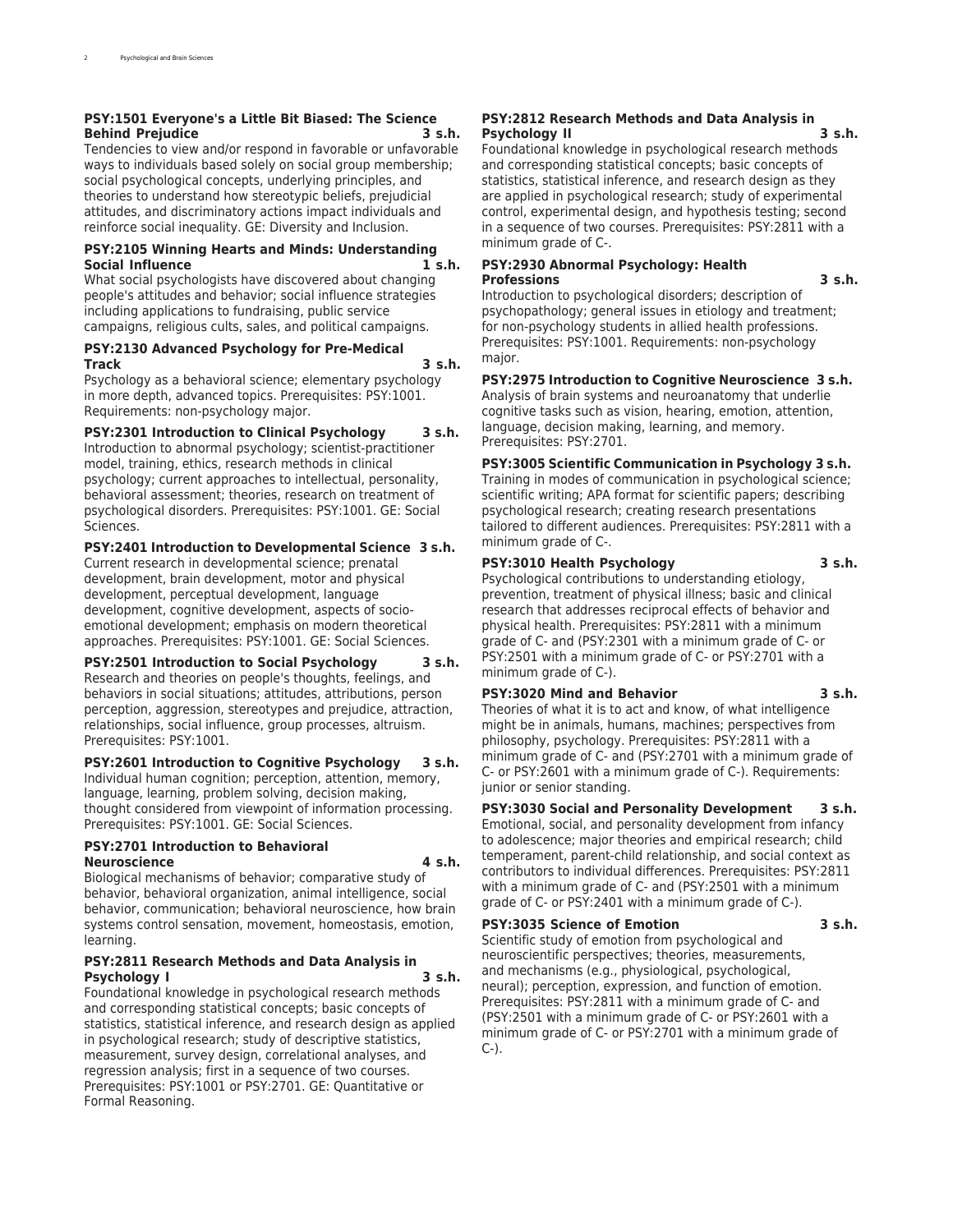#### **PSY:3040 Psychology of Learning 3 s.h.**

Psychological science of acquired behavior; interests in experimental study of Pavlovian conditioning, operant conditioning, cognition in humans and nonhuman animals, relevance to behavioral adaptation. Prerequisites: PSY:2811 with a minimum grade of C- and (PSY:2701 with a minimum grade of C- or PSY:2601 with a minimum grade of C-).

#### **PSY:3050 Applied Psychology: Addressing Real-World Problems 3 s.h.**

Bridging the basic applied research divide in psychology; contributions of cognitive, clinical, social, and developmental psychology to understand real-world problems (e.g., traffic safety, screen time). Prerequisites: PSY:2301 with a minimum grade of C- or PSY:2401 with a minimum grade of C- or PSY:2501 with a minimum grade of C- or PSY:2601 with a minimum grade of C-.

#### **PSY:3055 Interdisciplinary Science of Sound and Hearing 3 s.h.**

Introduction to physics of sound, biology/psychology of hearing, and audio technology; theories and experimental methods; music, speech, and environmental sounds. Same as CSD:3119, MUS:3055.

#### **PSY:3060 Sensation and Perception 3 s.h.**

Principles of sensory processes in vision, audition, and other modalities; perception of objects and events.

#### **PSY:3066 Aging Mind and Brain 3 s.h.**

Current theories and research on cognitive, affective, socioemotional, and decision-making changes that occur during aging; behavioral, cognitive, and cognitive neuroscience methodologies applied to study of aging in these domains; lifespan perspective with emphasis on decline and adaptation. Prerequisites: PSY:2811 with a minimum grade of C- and (PSY:2701 with a minimum grade of C- or PSY:2601 with a minimum grade of C-).

#### **PSY:3075 The Damaged Brain 3 s.h.**

Understanding relationships between brain structure and function with emphasis on how brain trauma and illnesses affect cognition and behavior; foundations of neuropsychology, structure of nervous system, functional specialization of brain, cognitive functions, and assessments of brain disorders. Prerequisites: PSY:2811 with a minimum grade of C-.

#### **PSY:3230 Psychopharmacology 3 s.h.**

How drugs act to influence behavior; general principles of drug action on the nervous system; licit and illicit drugs, use/abuse, historical perspective on drug use. Prerequisites: PSY:2811 with a minimum grade of C- or (HHP:1300 with a minimum grade of C- or HHP:1350 with a minimum grade of C- or HHP:3500 with a minimum grade of C- or HHP:3550 with a minimum grade of C-). Same as HHP:3230.

#### **PSY:3250 Neuroscience of Learning and Memory 3 s.h.**

Major topics in the neuroscience of learning and memory; focus on anatomical, cellular, molecular bases of various learning and memory processes. Prerequisites: (PSY:2701 with a minimum grade of C- or BIOL:2753 with a minimum grade of C-) and PSY:2811 with a minimum grade of C-.

#### **PSY:3265 Cognitive and Clinical Neuroscience of Executive Functions 3 s.h.**

Major topics in cognitive and clinical neuroscience of executive functions; focus on attention, working memory, cognitive control, and executive dysfunction in psychiatric and neurological disorders. Prerequisites: PSY:2811 with a minimum grade of C- and PSY:2701 with a minimum grade of C-.

#### **PSY:3270 Neurobiology of Stress 3 s.h.**

Introduction to concept of stress and physiological systems involved; factors modulating stress vulnerability versus resilience; stress interactions with other systems with health relevance; emphasis on current research on brain mechanisms. Prerequisites: PSY:2701 with a minimum grade of C- and PSY:2811 with a minimum grade of C-.

#### **PSY:3275 The Science of Sleep 3 s.h.**

What is the brain doing during sleep? Why do we and other animals exhibit an altered state of consciousness that renders us unresponsive to the outside world? These questions and many others are subjects of the rapidly growing field of sleep research, including neurobiological basis of sleep drive and biological clock, cognitive and emotional functions of sleep, significance of dreams, relationship between sleep and psychopathology, and impact of sleep on society (i.e., serendipitous discoveries and major disasters attributable to sleep). Prerequisites: PSY:2811 with a minimum grade of Cand PSY:2701 with a minimum grade of C-.

#### **PSY:3320 Abnormal Psychology 3 s.h.**

Etiology, phenomenology, and treatment of child and adult DSM-IV psychological disorders (e.g., mood disorders, psychotic disorders, anxiety disorders, personality disorders). Prerequisites: PSY:2811 with a minimum grade of C- and PSY:2301 with a minimum grade of C-.

#### **PSY:3330 Childhood Psychopathology 3 s.h.**

Major forms of childhood psychopathology; current theoretical approaches and methodological issues in diagnosis, conceptualization, treatment of developmental psychopathology. Prerequisites: PSY:2811 with a minimum grade of C- and PSY:2301 with a minimum grade of C-.

#### **PSY:3340 Behavior Modification 3 s.h.**

Basic approaches to modification of clinically distressing behavior; learning theory principles underlying techniques, translation into procedures, experimental evaluation of effectiveness. Prerequisites: PSY:2811 with a minimum grade of C- and PSY:2301 with a minimum grade of C-.

**PSY:3350 Psychotherapies 3 s.h.** Current theories and research on frequently used psychotherapeutic approaches; focus on methodology in psychotherapy research, specific types of therapy, and

empirically supported therapies. Prerequisites: PSY:2811 with a minimum grade of C- and PSY:2301 with a minimum grade of C-.

#### **PSY:3420 Cognitive Development of Children 3 s.h.**

Developmental research, theory concerning children's concepts, thinking, problem solving, memory, communication. Prerequisites: PSY:2811 with a minimum grade of C- and PSY:2401 with a minimum grade of C-.

#### **PSY:3460 Language and Communication Development 3 s.h.**

Vocal and social development from prelinguistic communication through early language; precursors of language development; social cognitive aspects of language development; comparative perspectives of communication development. Prerequisites: PSY:2811 with a minimum grade of C- and PSY:2401 with a minimum grade of C-.

#### **PSY:3530 Personality 3 s.h.**

Classic theoretical models and contemporary empirical research in personality, including influence of heredity and environment, consistency and stability of behavior. Prerequisites: PSY:2811 with a minimum grade of C- and (PSY:2301 with a minimum grade of C- or PSY:2501 with a minimum grade of C-).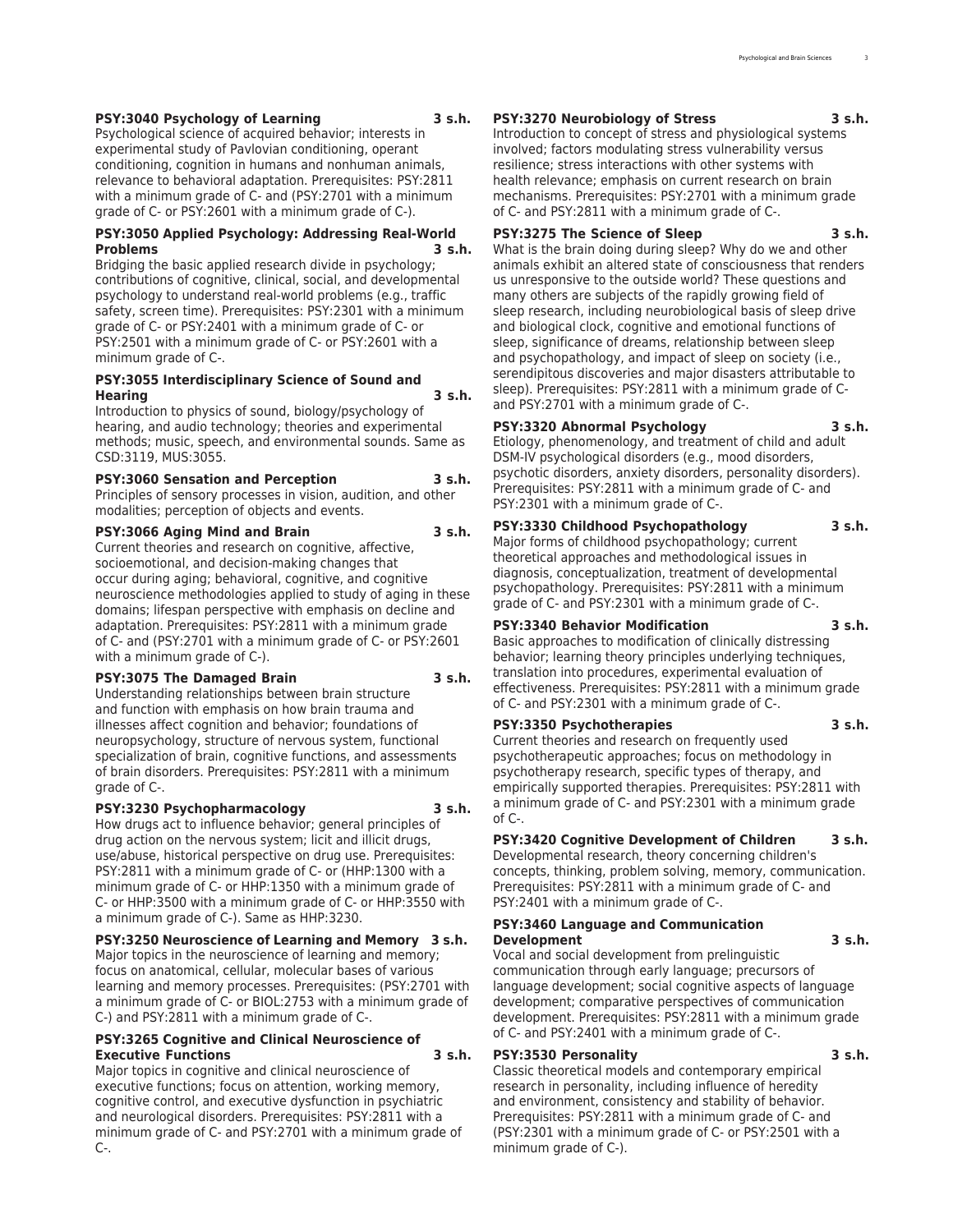#### **PSY:3540 Attitude Change 3 s.h.**

Current theoretical approaches; laboratory and field methods of research; basic processes of change considered within broader framework of psychology. Prerequisites: PSY:2811 with a minimum grade of C- and PSY:2501 with a minimum grade of C-.

#### **PSY:3560 Psychology of Gender 3 s.h.**

Origins of gender roles, gender socialization in childhood, gender differences across lifespan; research on gender differences in cognition, emotions, behavior, physical and mental disorders, communication. Prerequisites: PSY:2811 with a minimum grade of C- and PSY:2501 with a minimum grade of C-.

#### **PSY:3570 Social Cognition 3 s.h.**

Research and theory on cognitive structures and processes that underlie judgment, decision, belief, and behavior in social situations; attribution, heuristics, schemas, person perception, stereotypes, attitudes. Prerequisites: PSY:2811 with a minimum grade of C- and PSY:2501 with a minimum grade of C-.

#### **PSY:3575 Social Cognition in Autism 3 s.h.**

Introduction to social, cognitive, and neural mechanisms in autism spectrum disorder (ASD); topics include emotion processing, theory of mind, social attention, main theories of autism, and relevant research techniques (e.g., eye tracking); discussion of insights from neuroscience, as well as approaches to train/improve social cognition in ASD. Prerequisites: PSY:2811 with a minimum grade of C- and (PSY:2601 with a minimum grade of C- or PSY:2501 with a minimum grade of C-).

#### **PSY:3580 Judgment and Decision Making 3 s.h.**

Processes and biases that shape judgments and decisions of various types (e.g., about other people, the future, competitions, products, medical treatments, health risks, crime suspects). Prerequisites: PSY:2811 with a minimum grade of C- and PSY:2501 with a minimum grade of C-.

#### **PSY:3590 Stereotyping and Prejudice 3 s.h.**

Research and theory on prejudice, stereotyping, discrimination, and stigmatization; focus on nature, origins, and impact of prejudice and stereotypes. Prerequisites: PSY:2811 with a minimum grade of C- and PSY:2501 with a minimum grade of C-.

#### **PSY:3620 Human Memory 3 s.h.**

Contemporary psychological theory and research on shortterm and long-term memory, acquisition processes, related topics in cognition. Prerequisites: PSY:2811 with a minimum grade of C- and PSY:2601 with a minimum grade of C-.

#### **PSY:3670 Language Processes 3 s.h.**

Psychological processes involved in using languages, including speech perception and production, the meaning of words, understanding and producing sentences, and basics of discourse and pragmatics; developmental and neural bases of language processes. Prerequisites: (PSY:2811 with a minimum grade of C- and PSY:2601 with a minimum grade of C-) or CSD:1015 or LING:3001. Same as LING:3670.

#### **PSY:3680 Introduction to Computational Cognitive Modeling 3 s.h.**

Introduction to computational modeling as a methodology for studying cognition; role and use of computational models as a framework for thinking about cognition; emphasis on hands-on simulation exercises. Prerequisites: (PSY:2811 with a minimum grade of C- and (CS:1020 with a minimum grade of C- or CS:1110 with a minimum grade of C-) and PSY:2601 with a minimum grade of C-) or (STAT:1020 and (CS:1020 with a minimum grade of C- or CS:1110 with a minimum grade of C-) and PSY:2601 with a minimum grade of C-).

**PSY:3994 Research Practicum in Psychology arr.** Small-group participation in faculty research projects; literature review, study planning, data collection, analysis, interpretation, write-up.

**PSY:3995 Advanced Research Practicum 1-3 s.h.** Individual participation in faculty research projects; significant reading and writing. Requirements: two semesters of PSY:3994 or HONR:3994.

**PSY:3996 External Practicum in Psychology 1-3 s.h.** Student participation in career-related professional activities in community and University of Iowa agencies.

### **PSY:3997 Teaching/Advising Practicum in Psychology 1-3 s.h.**

Participation in faculty teaching as undergraduate teaching assistant or the Psychology Peer Advisor Program.

**PSY:3998 Individual Readings and Projects 1-3 s.h.** Requirements: psychology major and undergraduate standing.

#### **PSY:3999 Independent Research in Neuroscience 2-3 s.h.** Independent scientific research related to the field of

neuroscience. Same as BIOL:3999.

**PSY:4020 Laboratory in Psychology 4 s.h.** Laboratory study of an aspect of behavior; topics in a particular area (e.g., learning and memory, perception, social behavior, operant behavior, physiological processes). Prerequisites: PSY:2701 and PSY:2812 with a minimum grade of C-.

**PSY:4025 Laboratory in Cognitive Neuroscience 4 s.h.** Practical, hands-on experience analyzing data from three of the most common methods of cognitive neuroscience—scalp electroencephalography (brain waves), functional magnetic resonance imaging (brain imaging), and transcranial magnetic stimulation (brain stimulation). Prerequisites: PSY:2975 and PSY:2812. Requirements: neuroscience major.

**PSY:4090 Psychology Seminar 3 s.h.**

Readings from original sources, presentations, papers, student participation. Prerequisites: PSY:2812 with a minimum grade of C-. Requirements: junior or senior standing.

**PSY:4990 Honors Thesis Research 1-3 s.h.** Supervised original project; leads to written thesis, oral defense. Requirements: honors standing.

**PSY:4995 Honors Research in Neuroscience arr.** Independent scientific research related to the field of neuroscience. Requirements: honors standing in neuroscience, UI g.p.a. of at least 3.33, and neuroscience g.p.a. of at least 3.33. Same as BIOL:4995.

**PSY:5050 Quantitative Methods in Psychology 4 s.h.** Overview of statistical methods based on the general linear model, including ANOVA, ANCOVA, and multiple regression; how to conduct these analyses using SPSS. Requirements: first-year graduate standing in psychology.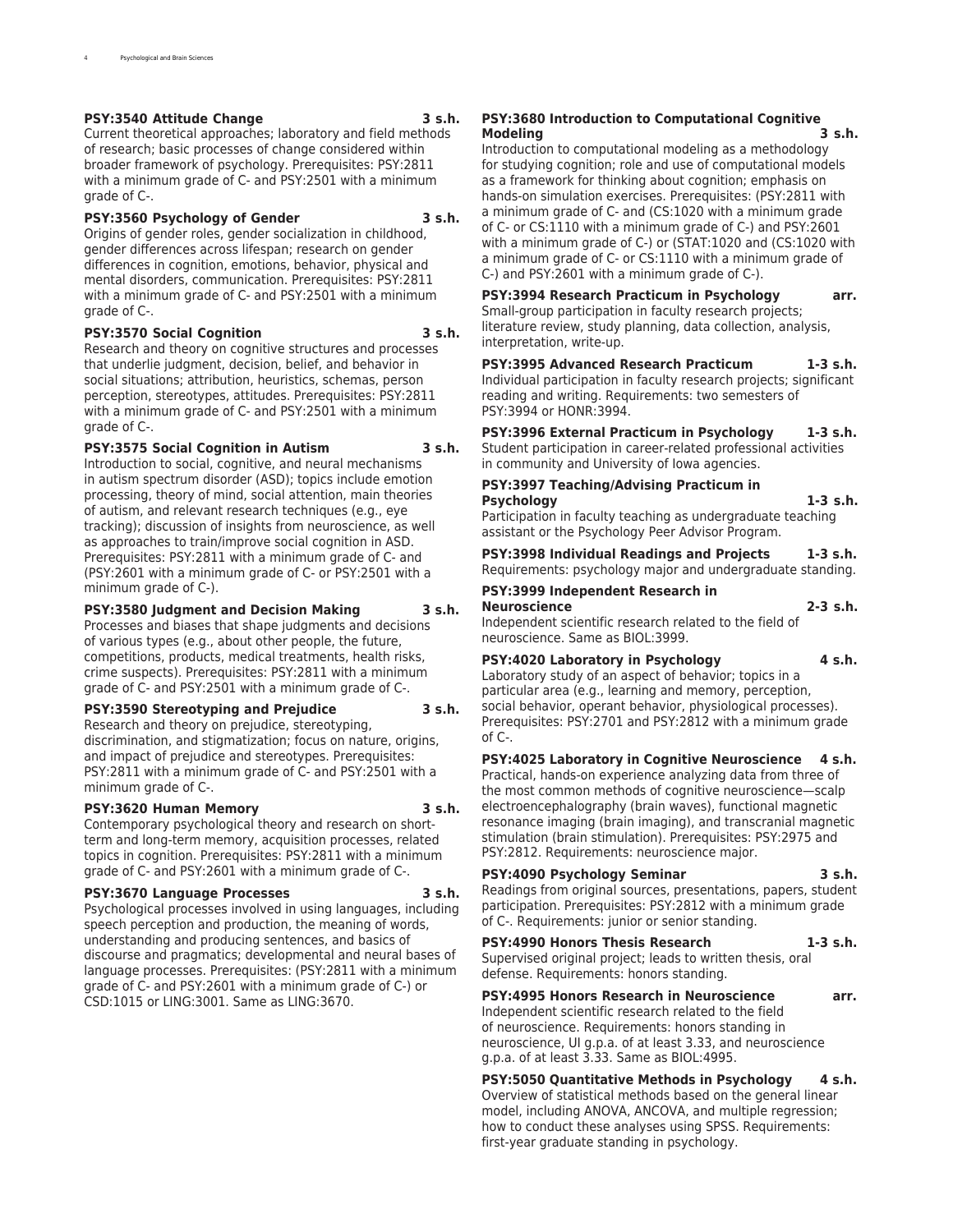**PSY:5055 Mixed-Effects Modeling in Psychology 4 s.h.** Introduction to mixed-effects analysis of hierarchically structured and cross-classified psychological data using R. Prerequisites: PSY:5050.

**PSY:5070 Programming for Psychologists 3 s.h.**

Basics of programming; experiment design, stimulus delivery and response recording using Python; implementation of online testing using JavaScript; data analysis of behavioral data using Python; basic machine learning techniques and their applications to data analysis implemented using Python. Requirements: PSY:2812 or graduate standing.

#### **PSY:5080 Foundations in Cognitive Neuroscience 4 s.h.** Key concepts and findings in human cognitive neurosciences.

**PSY:5203 Fundamental Neurobiology I 3 s.h.**

Neurobiology from molecular/cellular to systems levels, including cell biology of the neuron; membrane electrophysiology; synaptic transmission and plasticity, functional neuroanatomy, sensory, motor and autonomic systems; emotion, memory, sleep, language, attention and cognition, neuronal development; focus on systems and developmental neurobiology; first in a two-semester sequence. Same as BIOL:5653, NSCI:5653.

#### **PSY:5204 Fundamental Neurobiology I Discussion 2 s.h.**

Discussion of selected papers, including classics from neurobiology literature; coordinated with BIOL:5653 lecture material. Same as BIOL:5658, NSCI:5658.

**PSY:5205 Fundamental Neurobiology II 3 s.h.**

Neurobiology from molecular/cellular to systems levels, including cell biology of the neuron; membrane electrophysiology; synaptic transmission and plasticity; functional neuroanatomy, sensory, motor and autonomic systems; emotion, memory, sleep, language, attention and cognition, neuronal development; focus on molecular/cellular neurobiology and neurophysiology; second in a two-semester sequence. Prerequisites: BIOL:5653 or NSCI:5653 or PSY:5203. Same as BIOL:5654, NSCI:5654.

#### **PSY:5206 Fundamental Neurobiology II Discussion 2 s.h.**

Discussion of selected papers, including classics from neurobiology literature; coordinated with BIOL:5654 lecture material. Same as BIOL:5659, NSCI:5659.

#### **PSY:5212 Foundations in Behavioral and Cognitive Neuroscience 4 s.h.**

Concepts, methods, and findings in behavioral and cognitive neurosciences. Prerequisites: BIOL:3253. Same as NSCI:5212.

#### **PSY:5320 Descriptive Psychopathology 3 s.h.**

Psychiatric syndromes, including description, etiology, experimental and clinical research; development, function of classification systems.

#### **PSY:5330 Principles of Psychological Assessment 3 s.h.**

Assessment theory and basic psychometric principles in test construction, evaluation, application; ethical, social, psychological, and psychometric issues and controversies in assessment.

#### **PSY:5365 Seminar: Neuropsychology and Neuroscience arr.**

Clinical neuropsychology and cognitive neuroscience: cuttingedge research from scientific journals, case presentations in clinical neuropsychology, and current research. Same as NEUR:5365, NSCI:5365.

**PSY:5410 Proseminar in Developmental Science 3 s.h.** Introduction to developmental process and developmental science; topics organized around mechanisms of development, with cross-disciplinary focus.

#### **PSY:5610 Proseminar in Cognition and Perception 3 s.h.**

Broad overview of study of cognition, including cognitive psychology, computer science and artificial intelligence, linguistics, neuroscience, philosophy of mind.

#### **PSY:5710 Introduction to Health and Behavioral Science 3 s.h.**

Evolution of health psychology; survey of major physiological systems in which pathology is affected by behavioral processes; review of theoretical approaches, experimental paradigms from behavioral science as they may apply to assessment of health problems; prevention, intervention, psychological adaptation to physical disease.

#### **PSY:6070 Practical Introduction to Theoretical Methods for Brain Sciences 3 s.h.**

Introductory overview of how mathematical and computational models are used to model and explain the mind and brain; encoding/decoding, learning and optimization, differential equations (e.g., Hodgkin-Huxley model of spiking neurons), dynamical systems, probability and statistics, information theory and inference, efficient coding.

#### **PSY:6101 Cognitive Science of Language Proseminar I 3 s.h.**

Survey of five major disciplines within language sciences: formal linguistic, communication disorders, psychological, neuroscience, and computational approaches. Requirements: graduate standing in communication sciences and disorders, linguistics, psychology, or neuroscience. Same as CSD:6101, LING:6101.

#### **PSY:6102 Cognitive Science of Language Proseminar II 3 s.h.**

Survey of five major disciplines within language sciences: formal linguistic, communication disorders, psychological, neuroscience, and computational approaches. Requirements: graduate standing in communication sciences and disorders, linguistics, psychology, or neuroscience. Same as CSD:6102, LING:6102.

#### **PSY:6230 Foundations of Learning, Memory, and Cognition 3 s.h.**

Determinants of adaptive behavior in humans and animals; emphasis on behavioral analysis of learning, memory, and cognition; relevance of laboratory research to real life activities.

#### **PSY:6265 Neuroscience Seminar 0-1 s.h.**

Research presentations. Same as ACB:6265, BIOL:6265, MPB:6265, NSCI:6265.

#### **PSY:6280 Structural and Functional MRI Methods and Application 3 s.h.**

Introduction to basic principles of magnetic resonance imaging and its application to psychology; imaging of brain structure; focus on functional MRI. Requirements: graduatelevel introductory statistics.

#### **PSY:6340 Psychological Therapies 3 s.h.**

Historical development and current status of empirically based therapies for psychological disorders, including anxiety, depression, schizophrenia, childhood disorders; emphasis on critical evaluation of therapy techniques.